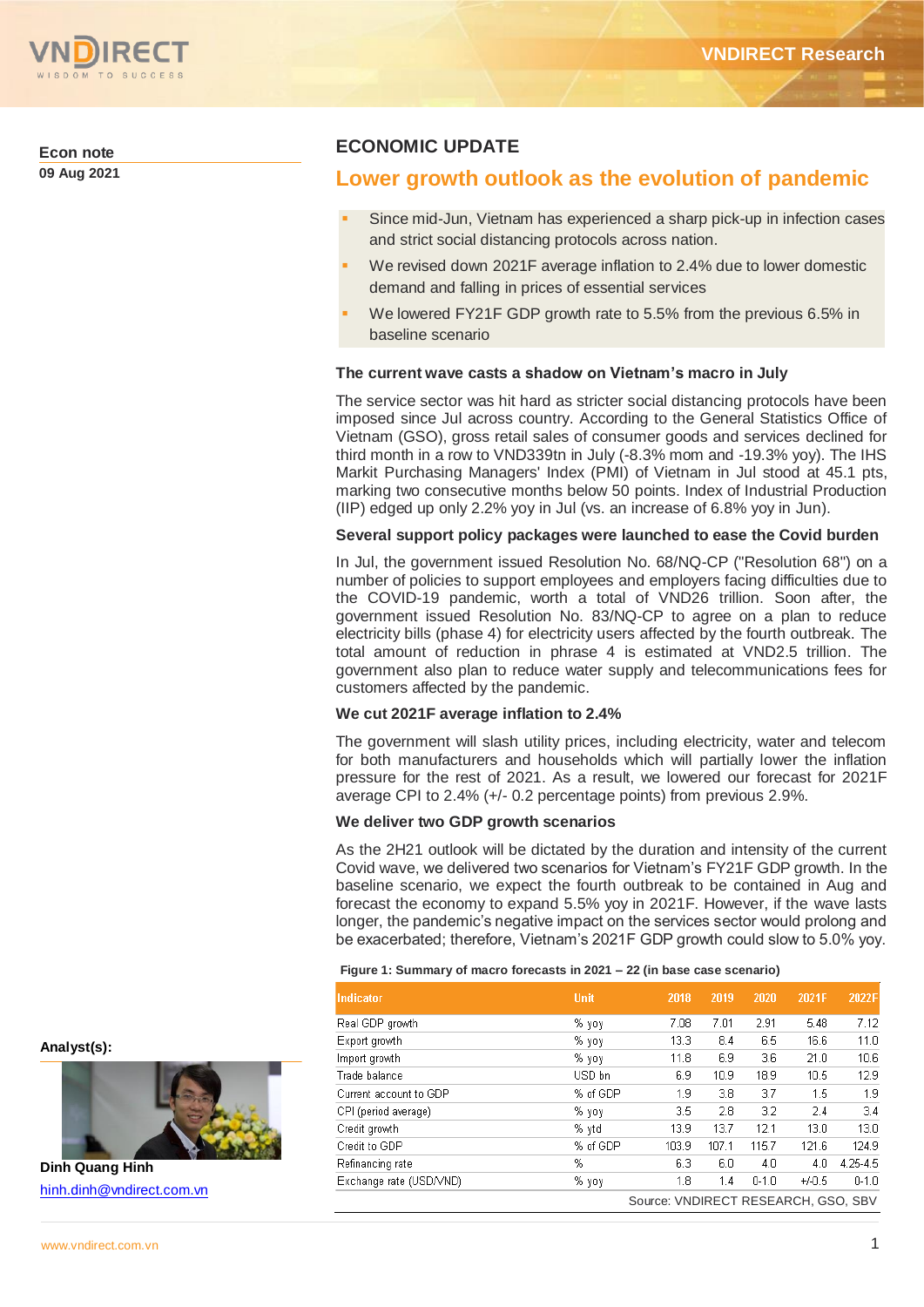# VIETNAM MACRO SNAPSHOT IN AUGUST 2021

## **Vietnam is facing the worst outbreak so far**

Since the outbreak on 27 Apr, Vietnam has recorded 157,919 new local cases (data as at 02/08/2021), equivalent to 55 times total cases of three previous outbreaks. The number of new local cases per day reached 8,000-9,000 cases/day, compared with just a few dozen cases per day of three previous outbreaks.

**Figure 2: Daily new cases since the fourth outbreak of COVID-19 infections in Vietnam** 



**Figure 3: Coronavirus spread across the country (total confirmed cases, per province)** 



The Vietnamese government has taken drastic steps to curb the spread of the fourth wave. All 19 provinces and cities in Southern Vietnam have been ordered to apply social-distancing rules under Directive 16 since 19 Jul. Hanoi, the capital city, has also applied social-distancing rules under Directive 16 since 24 Jul. Before that, Ho Chi Minh city implemented social-distancing measures according to Directive 15, Directive 10 and then Directing 16 for nearly 50 days. The Ministry of Health has set up many field hospitals across the country and sent the most experienced medical staff to southern Vietnam to fight the virus. In addition, government and localities have stepped up vaccination, especially in the southern provinces, to prevent the spread of coronavirus and achieve community immunity against coronavirus as soon as possible.

Vaccination rate against coronavirus in Vietnam is still low. About 9.1% of the Vietnamese population has received at least one dose of a COVID-19 vaccine, and only 1.0% is fully vaccinated. Vietnam has accelerated vaccine deployment recently, with half of million doses (including AstraZeneca, Moderna, Pfizer and Vero Cell) being injected per day. The government has set a target for at least 50% of people (aged 18 and over) to be vaccinated against coronavirus in 2021. By the end of the first quarter of 2022, over 70% of the population would be vaccinated. In addition, Vietnam is conducting clinical trials of domestically produced vaccines. The best candidate is Nanocovax, which has completed Phase 2 trials. Nanocovax is currently in Phase 3 trials and is being considered for emergency use by the Ministry of Health.

With these strong moves, we believe Vietnam would be able to defeat the fourth wave of Covid-19 within the next one to two months, just as it had successfully fought against the three previous outbreaks.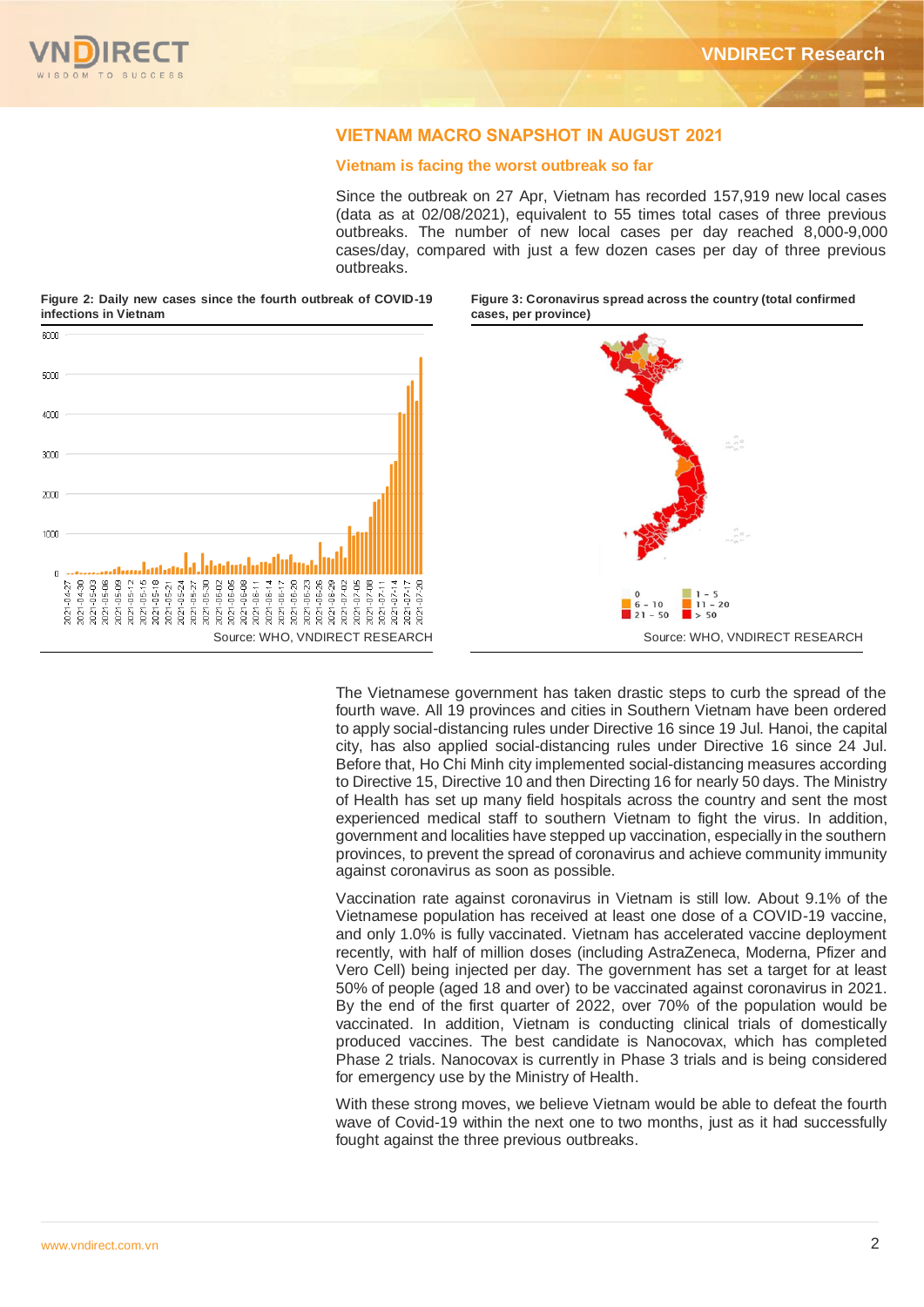

# **The government started implementing several support packages in order to ease the Covid burden**

On Jul 1, the government issued Resolution No. 68/NQ-CP ("Resolution 68") on a number of policies to support employees and employers facing difficulties due to the COVID-19 pandemic, worth a total of VND26 trillion. Soon after the issuance of Resolution 68, Decision No. 23/2021/QD-TTg was also released to provide detailed guidance on necessary steps to implement the policies in Resolution 68. Specifically, this policy focuses on supporting workers directly affected by the fourth outbreak, such as in industrial parks and in enterprises that are temporarily closed or live in quarantine zones due to the fourth outbreak. The policy consists of three basic groups, including: direct support in cash for workers whose contracts or their jobs are suspended; support policies related to insurance and support policies for businesses to restore production.

On Jul 31, the government issued Resolution No. 83/NQ-CP to agree on a plan to reduce electricity bills (phase 4) for electricity users affected by the fourth outbreak. Accordingly, the government requested to reduce electricity bills in two months (Aug and Sep 2021) for customers using electricity in localities that are implementing social-distancing measures in accordance with Directive No. 16/CT-TTg. The total amount of reduction in phrase 4 estimated at VND2.5 trillion.

On Aug 1, the government office issued a document on Deputy Prime Minister Le Minh Khai's instruction regarding the reduction of water supply and telecommunications fees for customers affected by the pandemic. Following this, the telecommunication providers, including Viettel, VNPT, Mobifone, CMC, FPT, Vietnamobile and SCTV, have agreed to offer support packages for telecommunications customers, totaling VND10 trillion.

In addition, the Ministry of Finance (MOF) is studying and proposing an additional tax and fee support package for businesses heavily affected by the COVID-19 pandemic, is estimated at VND24 trillion.

These supportive policies will help businesses and employees overcome the current difficult period caused by the COVID-19 pandemic and create foundation for recovery after the fourth outbreak is totally contained. Besides, the reduction in prices and fees of essential services such as electricity, water, and telecommunications will help curb inflation for the rest of 2021.



**The current wave casts shadow on Vietnam's macro in July**

**average)**  $40$  $20$  $\overline{0}$  $-20$ Second wave  $-40$  $-60$ Third wave and  $-80$ First wave Tet's holiday Fourth wave  $-100$ à è ē - Ho Chi Minh City - - - Vietnam Hanoi Source: GOOGLE, VNDIRECT RESEARCH Source: GOOGLE, VNDIRECT RESEARCH

**Figure 5: Google mobility for workplace in Vietnam (7 days moving** 

**Figure 4: Google mobility for retail and recreation in Vietnam (7 days moving average)**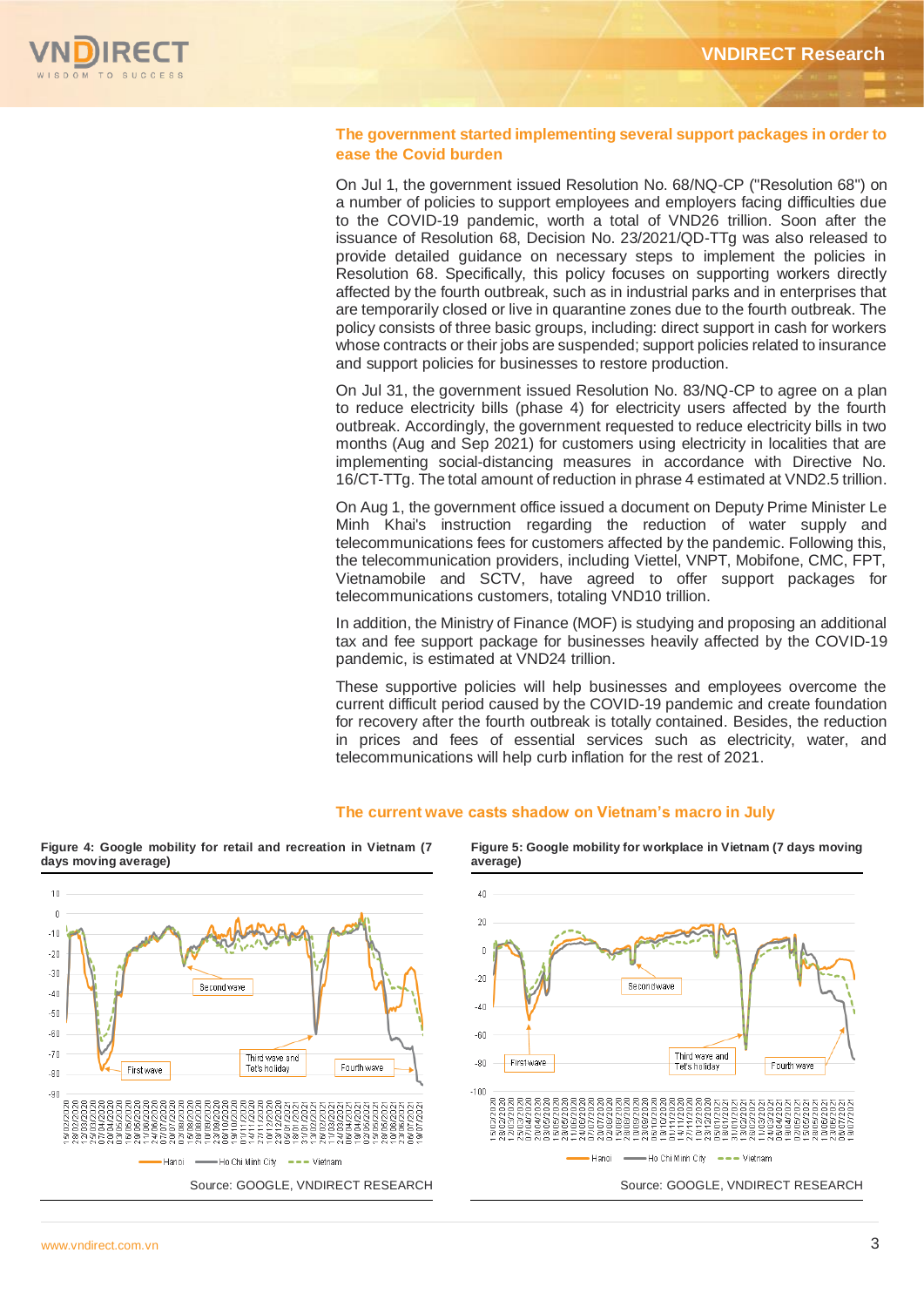

Several provinces and cities have applied aggressive social distancing measures under Directive 16 to slow the spread of the coronavirus. These measures played an important role in fighting Covid-19 but they also negatively impact on economic activities in the short term.

The service sector was hit hard by the fourth outbreak. Gross retail sales of consumer goods and services witnessed the third consecutive month of decline, falling to VND339,362bn (-8.3% mom and -19.3% yoy). To be specific, all aspects of the service sectors suffered in Jul when the COVID-19 pandemic spread across the country. Retail sales slid 5.5% mom (-11.4% yoy) as domestic demand slumped. Furthermore, the revenue of accommodation and catering services fell 22.4% mom (-53.8% yoy) while the revenue of traveling service dropped 5.5% mom (-92.6% yoy) amid the temporary shutdown of nonessential services in many provinces. We consider that impact of the fourth outbreak on service sector would be comparable to the impact of the first outbreak when Vietnam applied three-week nationwide lockdown.

For 7M21, gross retail sales of consumer goods and services edged up only 0.7% yoy (vs. an increase of 4.4% yoy in 6M21 and a 1.6% decline in 7M20). If excluding the price factor, this figure declines 0.7% yoy (that in the same period in 7M20 decreased by 4.8%).

We expect revenue of the service sector to remain low in Aug due to more aggressive social-distancing measures applied across the country to prevent the spread of the 4<sup>th</sup> wave of COVID-19 infection.



Figure 6: Wholesale & retail sales slumped further in Jul Figure 7: Revenue of accommodation and catering service **plummeted amid the 4 th wave of COVID-19** 



Regarding the industrial sector, the IHS Markit Purchasing Managers' Index (PMI) of Vietnam in April stood at 45.1 pts, marking the second consecutive month the index fell below 50 points. Also, Vietnam's Jul Index of Industrial Production (IIP) edged up only 2.2% yoy (vs. an increase of 6.8% yoy in the previous month). These indicators have shown the slowdown of industrial activities amid the fourth outbreak as many factories have to be temporary suspended to prevent the spread of coronavirus.

Regarding sub-sector, we saw a strong contraction in mining support service activities (-42.4% yoy), manufacturing of pharmaceuticals (-31.3% yoy), extraction of crude petroleum and natural gas (-10.6% yoy), repair and installation of machinery and equipment (-10.5% yoy) and manufacturing of beverages (- 9.0% yoy). On the other hand, several sub-sectors were successful in maintaining strong growth in Jul despite the fourth outbreak, including manufacturing of basic metals (+30.2% yoy), manufacturing of coke and refined petroleum products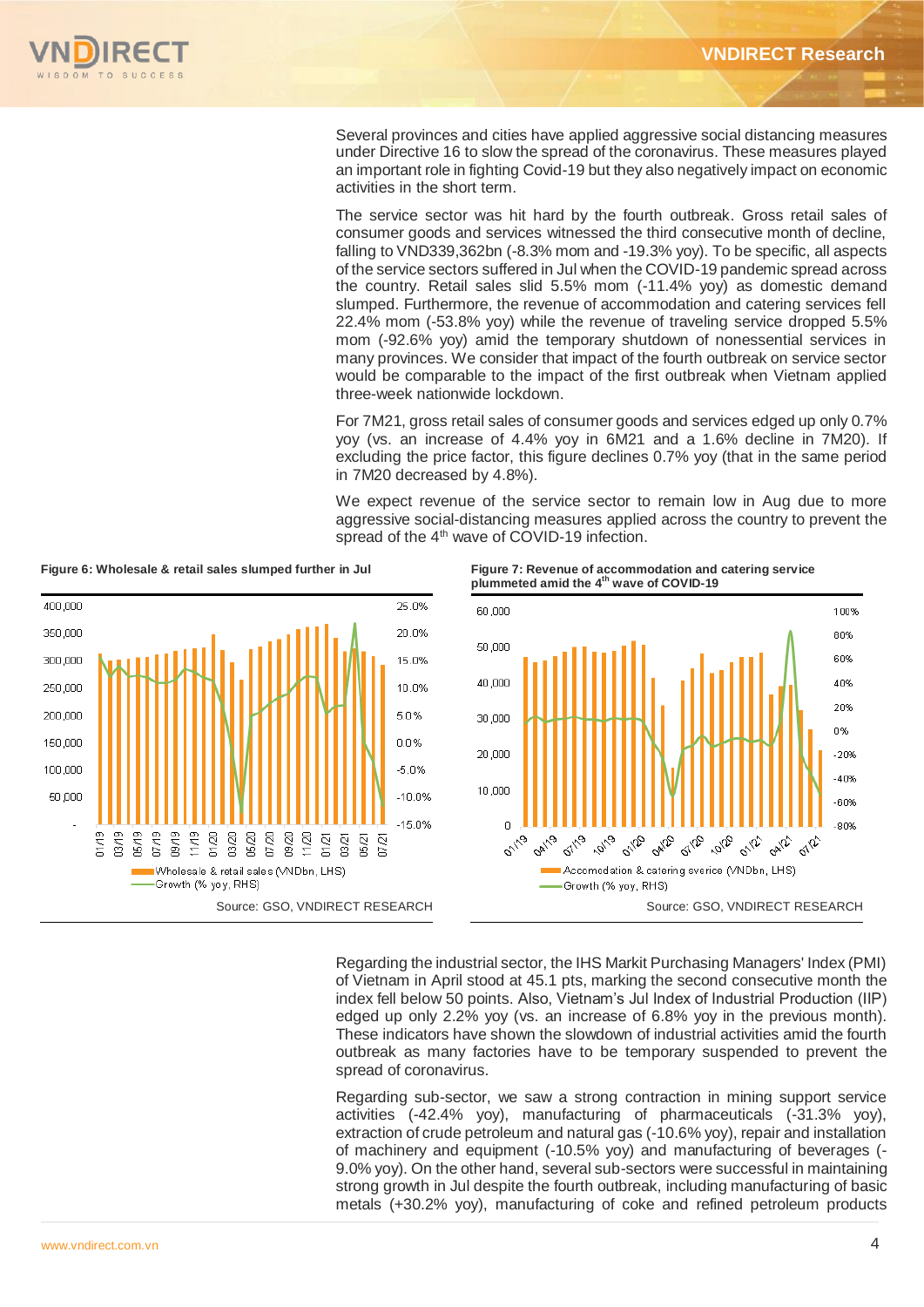

(+22.2% yoy), manufacturing of motor vehicles (+21.4% yoy), manufacturing of textiles (+14.1% yoy) and manufacturing of wood and of products of wood and cork (+13.3% yoy).



We expect manufacturing activity to see a modest recovery in Aug due to (1) many factories have begun to reopen after meeting COVID-19 containment requirements and (2) higher external demand for Vietnam's export products followed by the recovery of global economy.

# **Import and export activities remained strong despite the fourth outbreak**

Per GSO data, export value rose 8.4% yoy (-0.8% mom) to about US\$27bn in Jul 2021. This positive year-on-year growth is a good indicator in the context that seaports in Southern Vietnam have to reduce operating capacity due to the fourth COVID-19 outbreak. For 7M21, export value climbed to US\$185.3bn (+25.5% yoy).

Among Vietnam's export products, the items that recorded the highest export growth rates in Jul 2021 include pepper (+128.7% yoy), steel (+122.7% yoy), means of transport and components (+68.9% yoy), textile fibers (+55.6% yoy) and chemicals (+42.0% yoy). On the other hand, some products saw a decline, including electronic goods & computers (-13.9% yoy), toys & sports equipment (- 28.9% yoy), crude oil (-36.7% yoy), cassava & products (-12.7% yoy) and tea (- 19.6% yoy).

We expect exports to remain strong for the rest of 2021 thanks to (1) higher external demand for Vietnam's goods as major economies have taken further steps to reopen, (2) there were no trade-restrictive measures on Vietnam's goods by the US after Vietnam reached an agreement with the US on charges of currency manipulation in Jul 2021.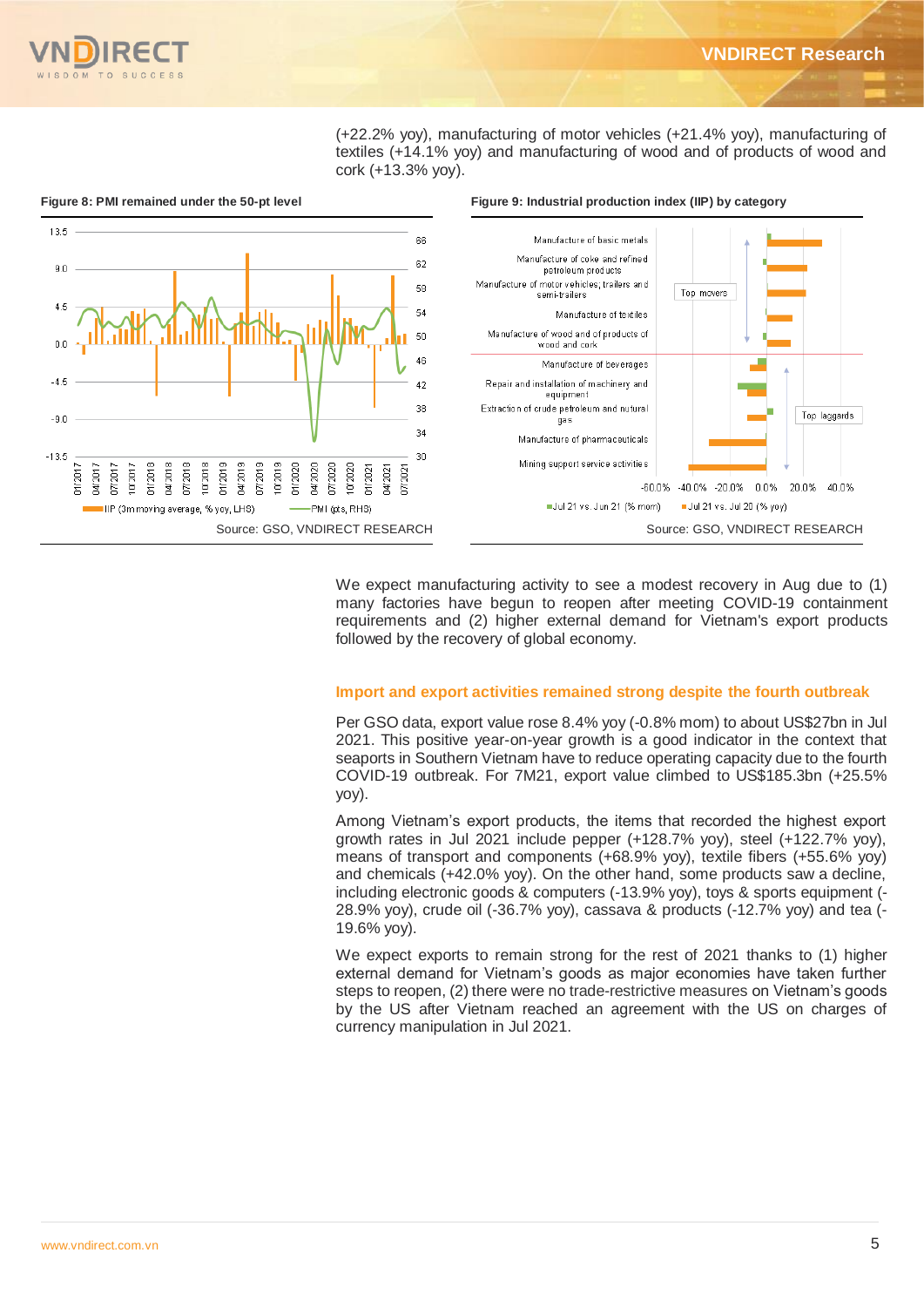



**Figure 10: Vietnam continued to net import in Jul 2021 Figure 11: Top export products in term of value in Jul (% yoy)**



As for imports, Vietnam's import spending rose 29.9% yoy to US\$28.7bn in Jul 2021. For 7M21, import value climbed to US\$188.0bn (+35.3% yoy), and Vietnam net imported US\$2.7bn in 7M21 (vs. a trade surplus of US\$8.7bn seen in 7M20), according to GSO. Among Vietnam's key import products, the items that witnessed the strong import growth rates in Jul 2021 include iron and steel scrap (+178.5% yoy), rubber (+135.6% yoy), crude oil (+120.6% yoy), fertiliser (+110.6% yoy) and cashew nut (+105.0% yoy).





**Figure 12: FDI inflows Figure 13: Public investment is kept on track (VNDbn)**



The fourth outbreak has greatly impacted the business activities of FDI enterprises in Vietnam and temporarily pushed Vietnam back in the race to attract FDI capital. According to General Statistics Office (GSO), the registered capital of FDI projects in 7M21 dropped 11.2% yoy to US\$16.7bn (vs. a decrease of 6.7% yoy in 7M20). To be more specific, 1,006 newly licensed projects with a registered capital of US\$10.1bn, an increase of 7.1% in terms of registered capital compared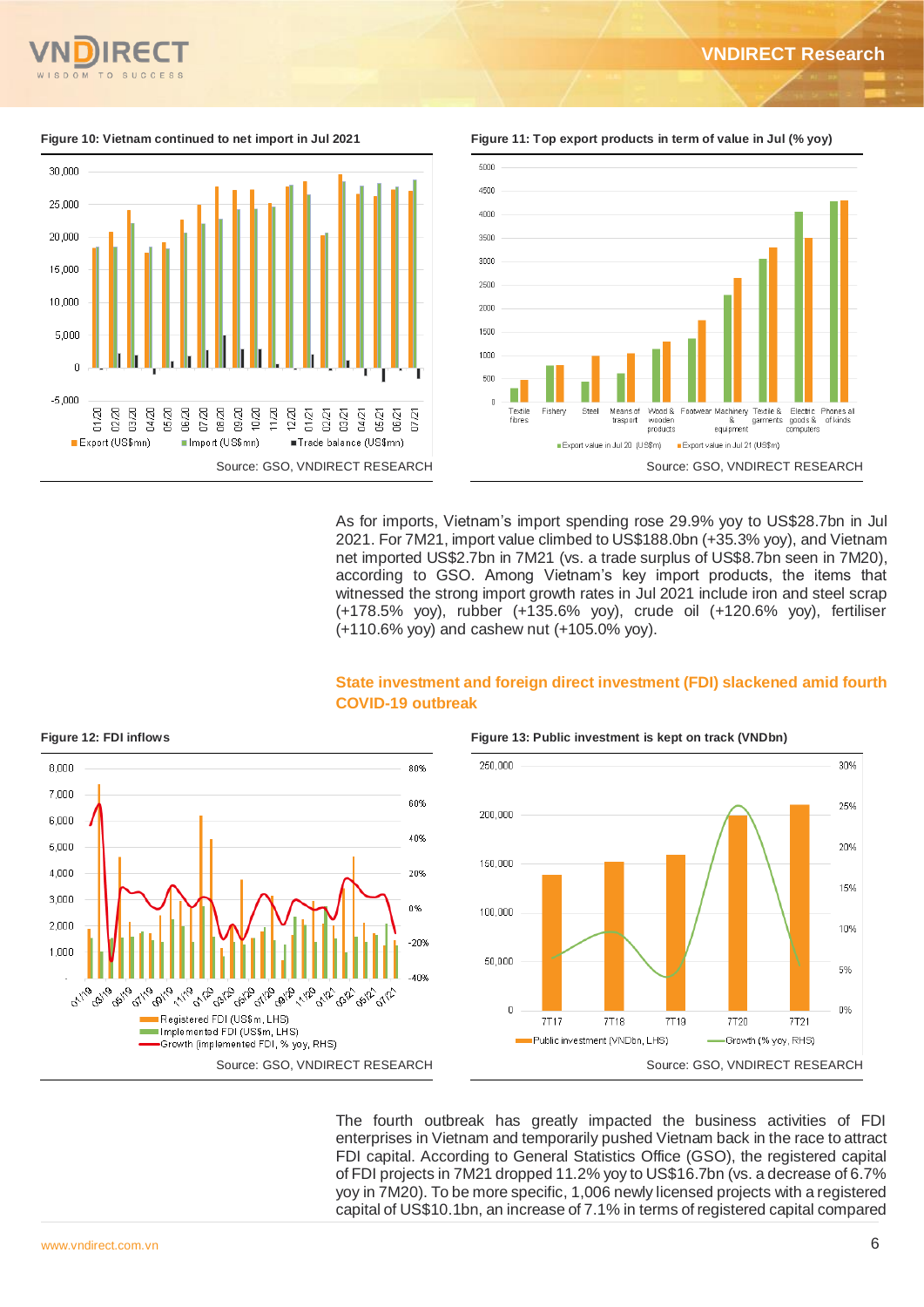

to the same period in 2020; 561 projects licensed in the previous years approved to adjust investment capital (incremental FDI) with a total additional capital of US\$4.5bn (-3.7% yoy); 2,403 turns of capital contribution and share purchases of foreign investors with a total value of the capital contribution of US\$2.1bn, a drop of 55.9% over the same period in 2020. Regarding disbursement capital, the implemented capital of FDI projects reached US\$10.5bn, increasing 3.8% yoy (vs. a 4.1% decrease in 7M20).

### **Figure 14: List of major FDI projects in 7M21**

| <b>FDI</b> projects                                        | Sector        | Registered capital<br>(US\$bn) | Province/City                  |
|------------------------------------------------------------|---------------|--------------------------------|--------------------------------|
| Long An I & II liquefield natural gas (LNG)<br>power plant | Power         | 3.1                            | Long An                        |
| O Mon II thermal power plant                               | Power         | 1.3                            | Can Tho                        |
| Expanding LG Display project in Hai<br>Phong city          | Manufacturing | 0.8                            | Hai Phong                      |
| Polytex Far Eastern Vietnam                                | Manufacturing | 0.6                            | Binh Duong                     |
| Jinko Solar PV Vietnam                                     | Manufacturing | 0.5                            | Quang Ninh                     |
| Radian tire manufacturing plant expansion<br>project       | Manufacturing | 0.3                            | Tay Ninh                       |
| Foxconn project                                            | Manufacturing | 0.3                            | Bac Giang                      |
| Fukang Technology                                          | Manufacturing | 0.3                            | Bac Giang                      |
| JA Solar PV Vietnam Project                                | Manufacturing | 0.2                            | Bac Giang                      |
|                                                            |               |                                | Source: VNDIRECT RESEARCH, MPI |

The fourth outbreak also decelerated the growth of state investment. Per GSO data, disbursed investment under the state budget (public investment) in Jul dropped 12.4% yoy to VND38.3 trillion (-1.7% mom). Public investment saw a year-on-year decline in Jul due to (1) a surge in construction material prices and (2) the fourth outbreak, which caused many provinces to apply social-distancing rules under Directive 16, leading to delays in the implementation of public investment projects.

For 7M21, disbursed state capital increased 5.6% yoy to VND210.8 trillion (below the 25.2% rate seen in 7M20), equivalent to 44.3% of the full-year target.

# MACRO OUTLOOK: UNCERTAINTIES EMERGE

# **We cut 2021F average inflation to 2.4% due to lower domestic demand and falling in prices of essential services**

Vietnam's headline inflation climbed to 2.6% yoy in Jul 2021 (vs. 2.4% in the previous month). On month-on-month basis, headline CPI inched up 0.6% vs. Jun level, mostly driven by the 2.4% mom increase in the transportation price index, the 0.9% mom increase in accommodation & construction materials index and the 0.7% mom increase in food & foodstuff price index.

However, the headline CPI in Apr-Jul period was lower than our previous expectation due to (1) lower than expected food and foodstuff index amid the strong decline in pork prices in the last four months and lower consumption demand after the 4<sup>th</sup> wave of COVID-19 broke out. Besides, the Government has announced to reduce prices and fees of essential services such as electricity, water supply and telecommunication for customers affected by the COVID-19 pandemic. These policies also help curb inflation for the rest of 2021. As a result, we lowered our forecast for 2021F average CPI to 2.4% (+/- 0.2 percentage points) from a previous forecast of 2.9%.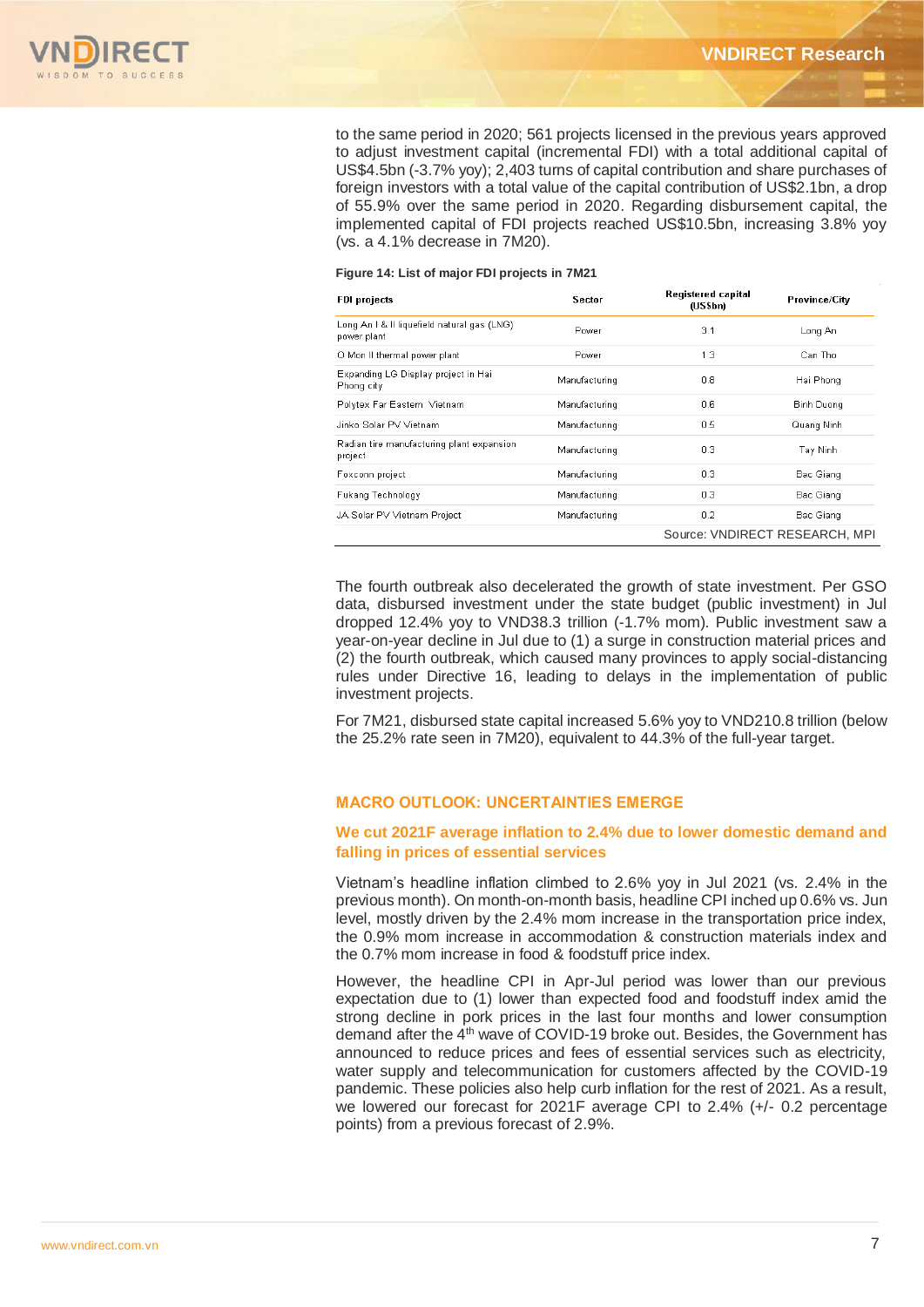15 ροο

10,000

5,000



**Figure 15: Inflation well-managed Figure 16: Transportation CPI eased despite the rising petrol price**  25.0% 25,000 20.0% 15.0% 20,000 10.0%

سمىلل

 $01/20$ 05/20 09/20

Domestic petrol price (RON 95, VND/liter, RHS)

 $01/21$ 

05/21

# **We deliver two growth scenarios based on the duration and intensity of current wave**

-Transport CPI (% yoy, LHS)

 $01/18$ 05/18  $09/18$  $01/19$ 05/19  $09/19$ 

The fourth wave of Covid-19 infections greatly impacted on all aspects of Vietnam's economy, especially in the service sector and labour market, as we highlighted in more detail above. As such, we have revised our forecasts and present two scenarios for Vietnam's economic outlook in 2H21F.

## **We cut 2021F GDP growth to 5.5% in baseline scenario**

### **Figure 17: Key macro forecasts in 2021 (baseline scenario)**

5.0%

0.0%

 $-5.0%$ 

 $-10.0%$ 

 $-15.0%$ 

 $-20.0%$ 

 $-25.0%$  $-30.0%$ 

 $01/17$ 

05/17  $5000$ 

| Indicator                             | <b>Unit</b> | 2018                                     | 2019  | 2020  | 2021F   | 2022F             |
|---------------------------------------|-------------|------------------------------------------|-------|-------|---------|-------------------|
| Real GDP growth                       | % yoy       | 7.08                                     | 7.01  | 2.91  | 5.48    | 7.12              |
| Export growth                         | % yoy       | 13.3                                     | 8.4   | 6.5   | 16.6    | 11.0              |
| Import growth                         | % γογ       | 11.8                                     | 6.9   | 3.6   | 21.0    | 10.6              |
| Trade balance                         | USD bn      | 6.9                                      | 10.9  | 18.9  | 10.5    | 12.9              |
| Current account balance               | USD bn      | 5.8                                      | 12.8  | 12.7  | 5.4     | 7.8               |
| Current account to GDP                | % of GDP    | 1.9                                      | 3.8   | 3.7   | 1.5     | 1.9               |
| FX reserves                           | USD bn      | 55.1                                     | 79.0  | 95.0  | 111.2   | 128.0             |
| FX to GDP                             | % of GDP    | 17.9                                     | 23.8  | 27.8  | 30.1    | 31.8              |
| Import coverage                       | months      | 2.8                                      | 3.7   | 4.3   | 4.2     | 4.4               |
| CPI (period average)                  | % yoy       | 3.5                                      | 2.8   | 3.2   | 2.4     | 3.4               |
| Credit growth                         | % ytd       | 13.9                                     | 13.7  | 12.1  | 13.0    | 13.0              |
| Credit to GDP                         | % of GDP    | 103.9                                    | 107.1 | 115.7 | 121.6   | 124.9             |
| M2 growth                             | % ytd       | 12.4                                     | 14.8  | 14.7  | 12.5    | 13.0 <sub>1</sub> |
| Refinancing rate                      | %           | 6.3                                      | 6.0   | 4.0   | 4.0     | 4.25-4.5          |
| 12M deposite interest rate (year-end) | ₩           | 6.8                                      | 6.8   | 5.6   | 5.7     | 6.2               |
| Government bond 10Y (year-end)        | %           | 5.1                                      | 3.4   | 2.4   | 2.4     | 2.8               |
| Exchange rate (USD/VND)               | % yoy       | 1.8                                      | 1.4   | 0.1.0 | $+/0.5$ | 0.1.0             |
| Fiscal balance                        | % of GDP    | 2.2                                      | 2.7   | 3.1   | 3.5     | 3.4               |
| Public debt                           | % of GDP    | 46.6                                     | 43.4  | 45.0  | 45.0    | 44.4              |
|                                       |             | Source: VNDIRECT RESEARCH, GSO, SBV, MOF |       |       |         |                   |

In the baseline scenario, we revised down Vietnam's 2021F GDP growth to 5.5% from a previous forecast of 6.5%. Our forecast is based on the following key assumptions:

 Vietnam would completely contain the fourth wave of COVID-19 pandemic in 3Q21.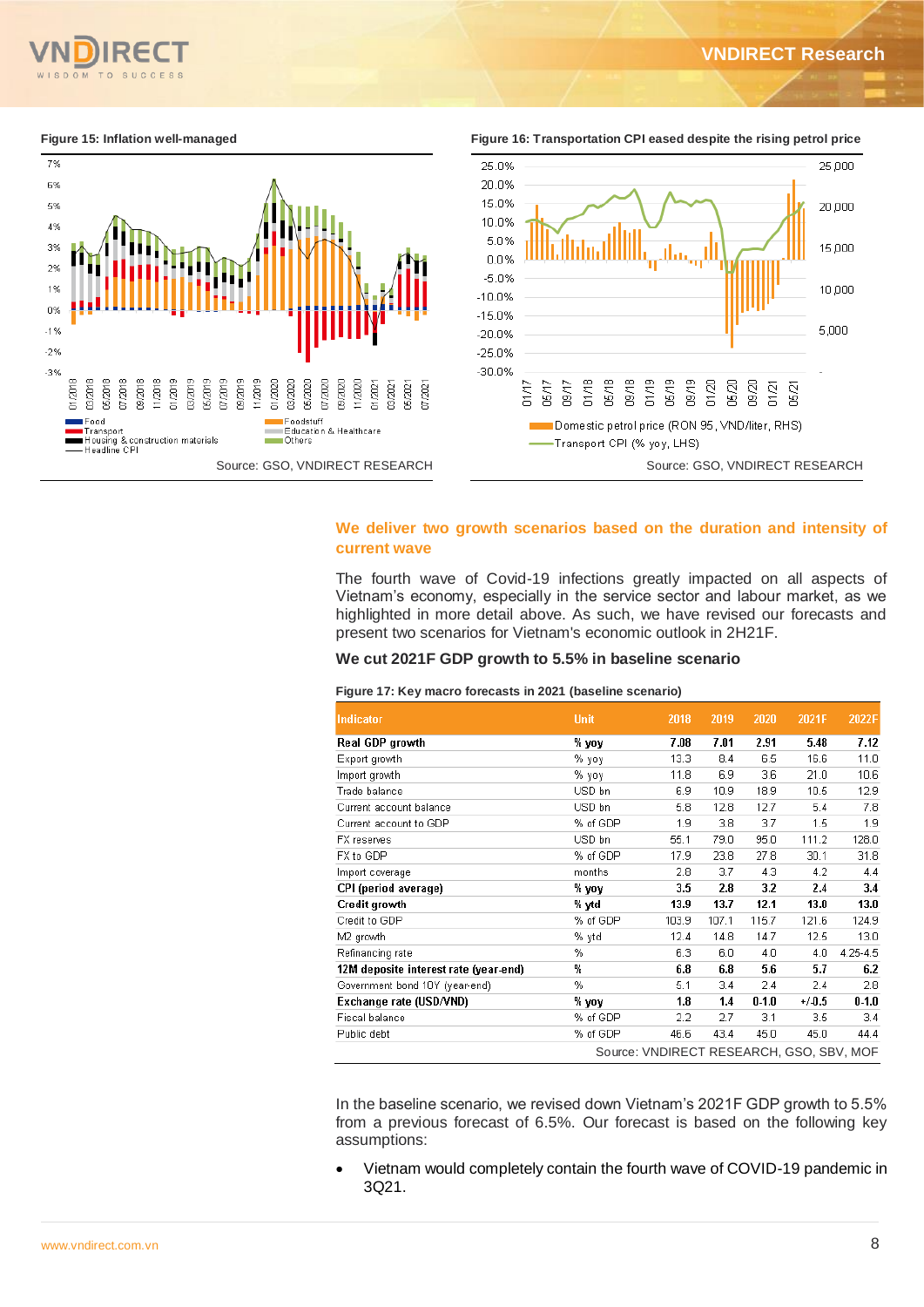

- Vietnam could effectively block the new wave of infections in industrial zones and maintain production supply chain to be not disrupted by the pandemic.
- Vietnam could accelerate vaccine deployment until the end of 2021. In our baseline scenario, about 50% of Vietnam's population will get at least one dose of COVID-19 vaccine by the end of 2021.
- Vietnam could pilot reopening some tourist areas, such as Phu Quoc island, for international tourists since the fourth quarter of 2021.
- Large countries, such as the US, the EU and China could keep accelerating vaccine deployment and continue to reopen their economies.

In our baseline scenario, the services sector could be hit hard by the fourth wave of infections. Some service sub-sectors, including; accommodation and food service activities; transportation and storage; arts, entertainment and recreation; administrative and support service activities, may record negative growth in 3Q21F before rebounding in 4Q21F after the government eases social distancing rules in southern provinces and allows non-essential services to reopen. We forecast the services sector rising 3.2% yoy in 2H21F, lower than the 4.0% and 3.6% rate seen in 1H21 and 2H20 respectively.

The industry and construction sector would also be negative impacted by the fourth wave of the pandemic because some factories had to suspend operation for several days to prevent the spread of coronavirus. However, we believe that the growth rate of industry and construction sector would remain strong in 2H21 thanks to (1) effective policies and solutions to prevent the spread of coronavirus in industrial zones and maintain production supply chain to be not disrupted by the pandemic (2) higher external demand amid a recovering global economy (3) an increase in public spending, especially for infrastructure developments. We expect the industry and construction sector to increase by 8.3% yoy in 2H21F (vs. the 8.4% rate seen in 1H21).

We expect the agricultural, forestry and fishery sector to grow by 4.0% yoy in 2H21F (vs. 3.8% rate seen in 1H21) due to the following reasons: (1) strong external demand for Vietnam's agricultural products, especially seafood such as pangasius and shrimp; and (2) strong growth of livestock sub-sector amid sustainable recovery of pig herd size.



## **Figure 18: Forecasted quarterly GDP growth by sector in baseline scenario (% yoy)**

## **Figure 19: 2021F annual GDP growth by sector in baseline scenario (% yoy)**

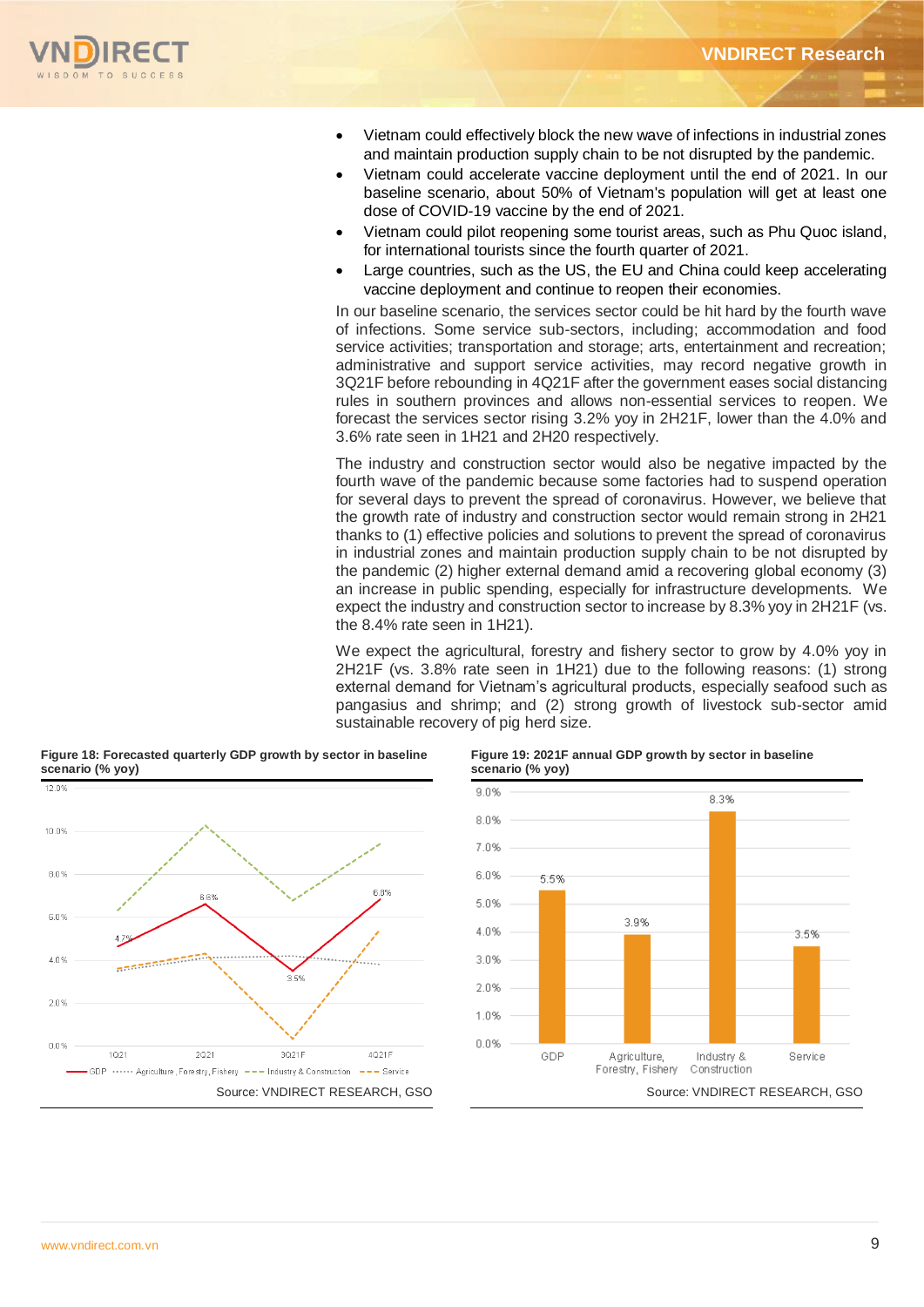

# **In worse case, Vietnam's 2021F GDP likely to grow 5.0% yoy**

Our worst-case scenario is based on the following key assumptions:

- The fourth wave of infections would last longer. Other provinces in Northern and Central Vietnam could be ordered to apply the government's Directive 16 to prevent the coronavirus spread.
- More industrial parks must suspend due to the impact of the COVID-19 pandemic.
- Low vaccination rate due to shortage of vaccine supply. Only less than 30% of the population is immunized with at least one dose of the COVID-19 vaccine.
- Vietnam would not pilot welcoming tourists this year.
- The reopening of major economies in the world, such as the US and China, could be halted as infections dramatically increase due to the Delta variant.

In the worst-case scenario, the pandemic's negative impact on the services sector would be prolonged and exacerbated. In this scenario, we forecast the services sector to expand by only 2.4% yoy in 2H21F (vs. 4.0% in 1H21 and 3.2% in baseline scenario). The industry and construction sector could rebound at a slower pace due to global supply chain disruptions and lower external and domestic demand. We forecast the industry and construction sector to grow by 7.3% yoy in 2H21F (vs. 8.4% in 1H21 and 8.3% in baseline scenario). For the agricultural, forestry and fishery sector, we forecast an expansion of 3.7% yoy in 2H21 (vs. 3.8% in 1H21 and 4.0% in baseline scenario) due to lower external demand for Vietnam's agricultural products.

**Figure 21: 2021F annual GDP growth by sector in worse-case**



#### **Figure 20: Forecasted quarterly GDP growth by sector in worsecase scenario (% yoy)**

# **Monetary policy will lever in accommodative gear**

We believe the State Bank of Vietnam (SBV) will maintain its pro-growth bias in 2H21, as following reasons:

- Lower inflation pressure as we discussed above could open up more room for monetary policy.
- On Jul 19, Vietnam reached an agreement with the US regarding its currency practices, in which Vietnam pledged not to deliberately engage in any competitive devaluation of the Vietnamese dong, as well as be more transparent about its monetary policy and exchange rates. Subsequently, the US Trade Representative (USTR) decided not to take any trade-restrictive measures against Vietnam, such as imposing punitive duties on Vietnam's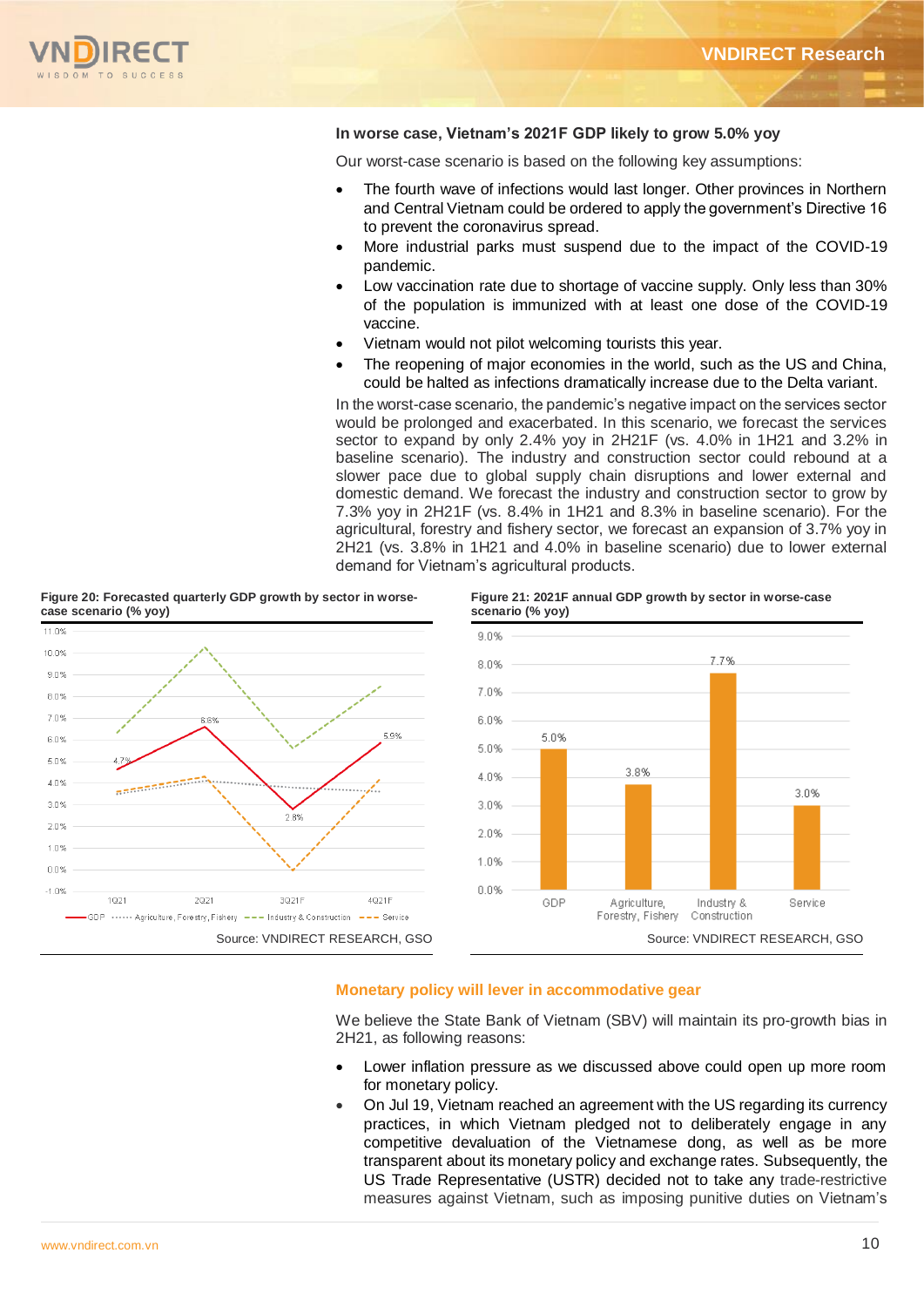

exports. The removal of the U.S tariff threat and a more flexible exchange rate would allow SBV to focus on supportive policies to help businesses overcome difficulties caused by the COVID-19 fourth outbreak.

 And finally, as the economic growth momentum will be hit hard by the current Covid 19-wave, both fiscal and monetary policies are likely to do more of the growth lifting in 2H21 and even 1H22.

We expect the SBV to be more open to raising the credit growth ceiling for commercial banks. We maintain our credit growth forecast for 2021F at 13%. Also, we expect the credit interest rate to ease further to support growth, especially for industries and customers heavily impacted by the COVID-19 pandemic. In Jul, SBV had required commercial banks to reduce lending interest rates to support businesses recovery. Following this, several banks have lowered lending rates. Specifically, four SOE banks, including Agribank, BIDV, Vietcombank, Vietinbank, have announced cutting lending rates by 0.5-1% for existing loans of businesses and individuals affected by the pandemic, such as those operating in tourism, transportation, education, accommodation & catering services. Meanwhile, private commercial banks such as ACB, MBB, VIB and VPB also committed to cut lending rates by 0.8-2.0% for outstanding loans of pandemic-hit clients.

Regarding deposit interest rate, we lower our forecast for an increase in deposit rates for the remainder of the year to 10-15 basis points, from our previous estimates of 25-30 basis points.



**Figure 22: Interbank interest rate declined 1-23 basis points qoq in** 

# **Our optimistic view for VND has turned more neutral for the rest of 2021**

The Vietnam dong continues to strengthen against the U.S. dollar. As of 30 Jul, the interbank exchange rate for US\$/VND fell 0.3% mom, while the US\$/VND exchange rate in the free market dropped 0.9% mom. Meanwhile, the Vietnam Central bank-set exchange rate for the US\$/VND stayed flat in Jul 2021.

However, our optimistic view for VND has turned more neutral for the remainder of 2021 due to the following reasons: (1) USD may regain the upper hand in 2H21 as the Federal Reserve (FED) is considering scenarios of shrinking quantitative easing programme (QE tapering) from late-2021 or early-2022, (2) recent inflation picks up and (3) the return of trade deficits of c. US\$2.7bn in the first seven months.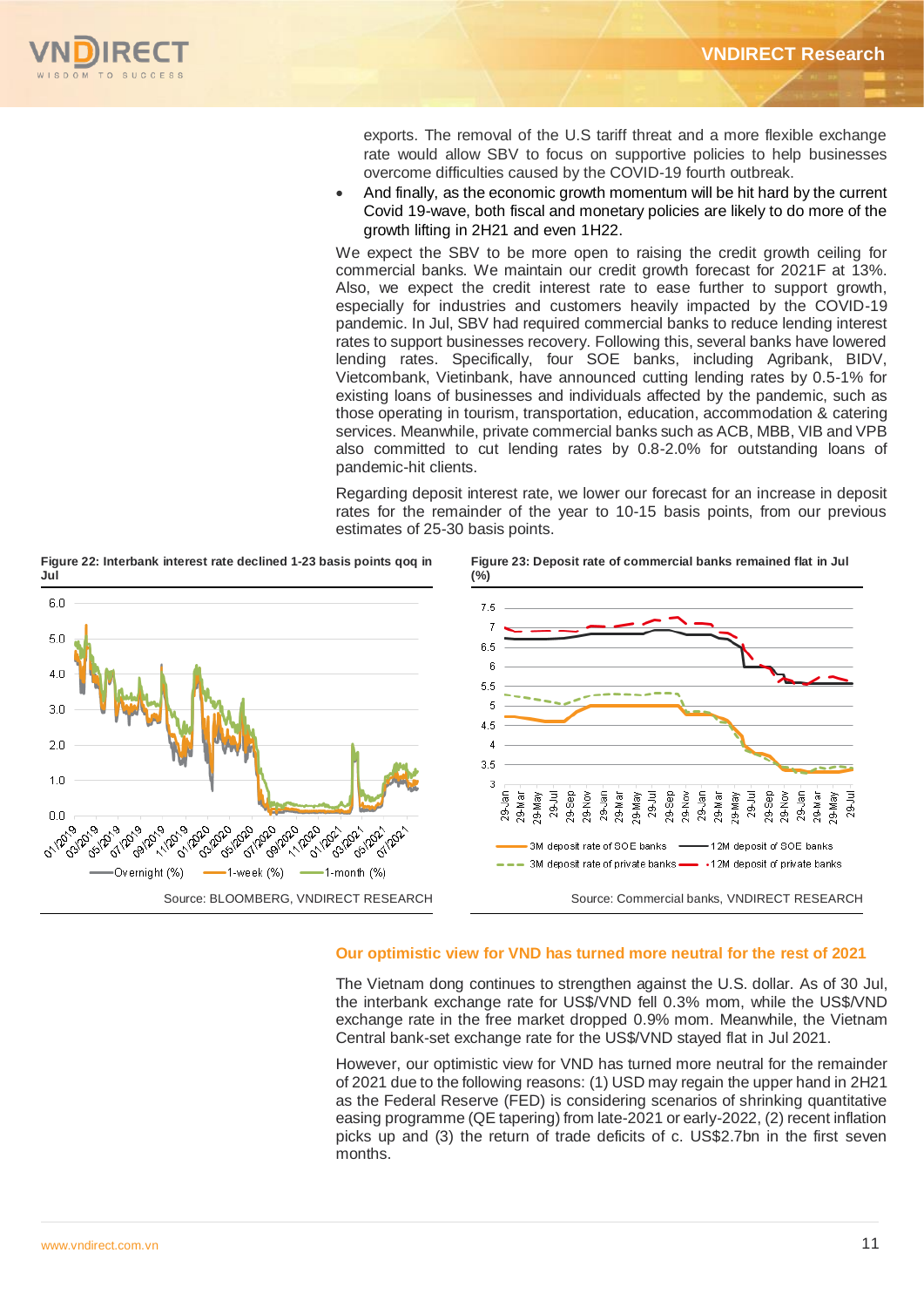

**Figure 24: Regional currencies vs. the USD (% YTD) Figure 25: VND continued to strengthen against the U.S. dollar in Jul (US\$/VND)**